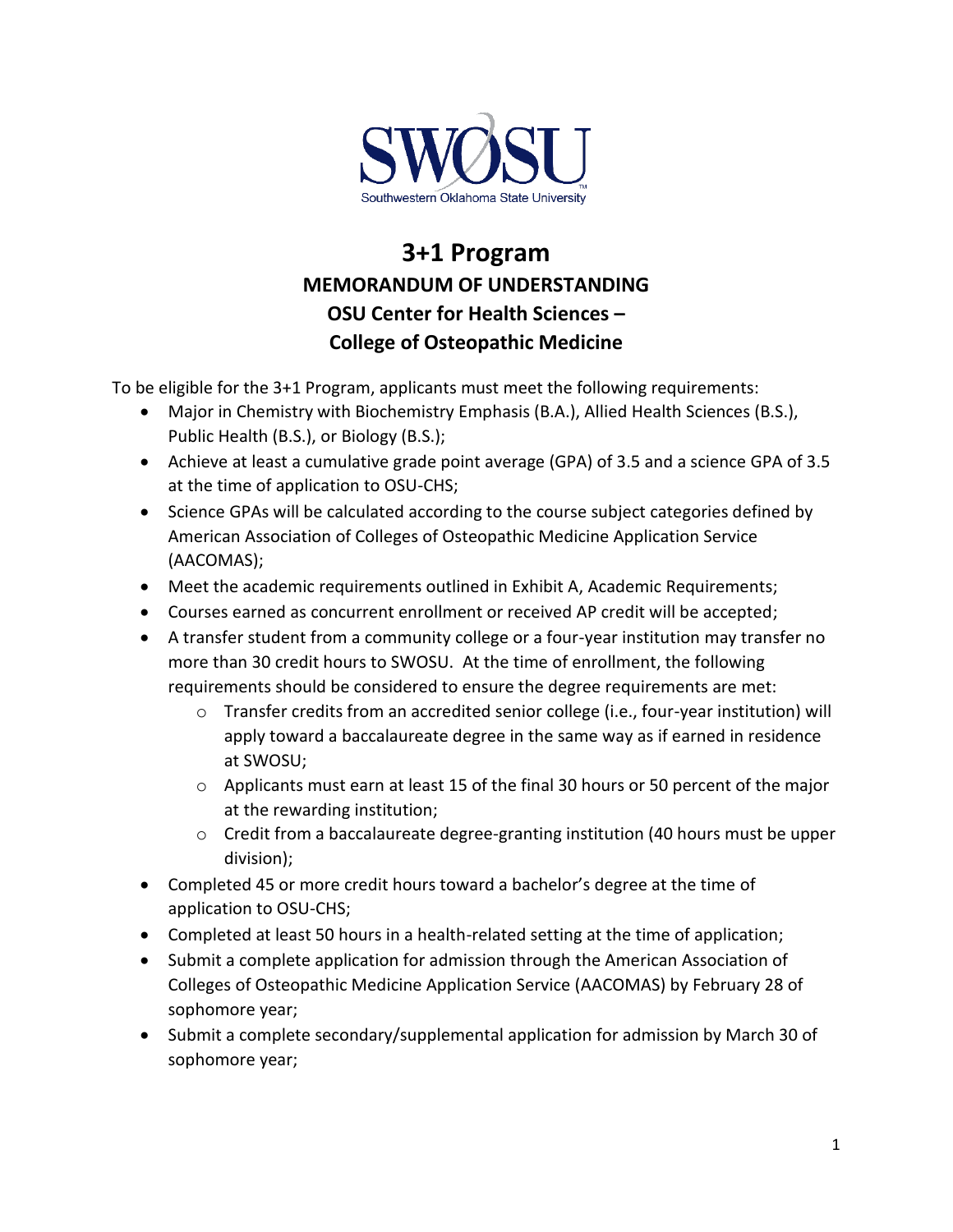- Schedule an interview with the Pre-Professional Advisory (PAC) Committee for a letter of recommendation;
- Participate in a personal interview with the Admissions Committee of OSU-CHS during the spring semester of your sophomore year; and
- Must have valid CASPer Situational Judgement test score on file by April 2022

Students must meet with their Academic Advisor annually to review the course sequence for the approved 3+1 major to ensure all the academic requirements for their undergraduate degree as well as the 3+1 Program are met before matriculating to OSU-COM.

Students who meet these requirements will be eligible for the 3+1 Program. Students must check the appropriate box on their secondary/supplemental application to indicate they have met the 3+1 Program requirements. Following an in-person interview, the Chair of the Admissions Committee will notify applicants of the Admissions Committee's decision by May 15, 2022. The applicant will either be granted provisional acceptance into the 3+1 Program or be invited to apply as a traditional applicant for admission in a later application cycle.

Students who are provisionally accepted into the 3+1 program must fulfill the following requirements to maintain their acceptance:

- Maintain an overall grade point average (GPA) of at least a 3.5 and science GPA of 3.5. GPA will be calculated at the time of application and before matriculation to OSU-CHS;
- Submit a qualifying score of at least a 492 on the Medical College Admission Test (MCAT) by April of their junior year;
- Complete all remaining undergraduate coursework required for the approved 3+1 degree plan during their junior year at SWOSU;
- Request in May of junior year transcripts from SWOSU indicating that the student has met all academic requirements for the 3+1 degree plan as outlined in Exhibit A;
- Provide documentation stating any student violations or conduct issues on the student's record in May of junior year; and
- OSU-COM may revoke admissions to the 3+1 program to any student with student violations or conduct issues.

After completing the first year of medical school at OSU-CHS and prior to enrolling in courses for the second year of medical school, 3+1 Program students must:

• Apply for graduation to SWOSU no later than April 1 to be included in the spring commencement ceremony as a summer graduate. Students will not officially graduate in May until the degree is conferred but they may participate in the commencement.

## *Exhibit A: Academic Requirements*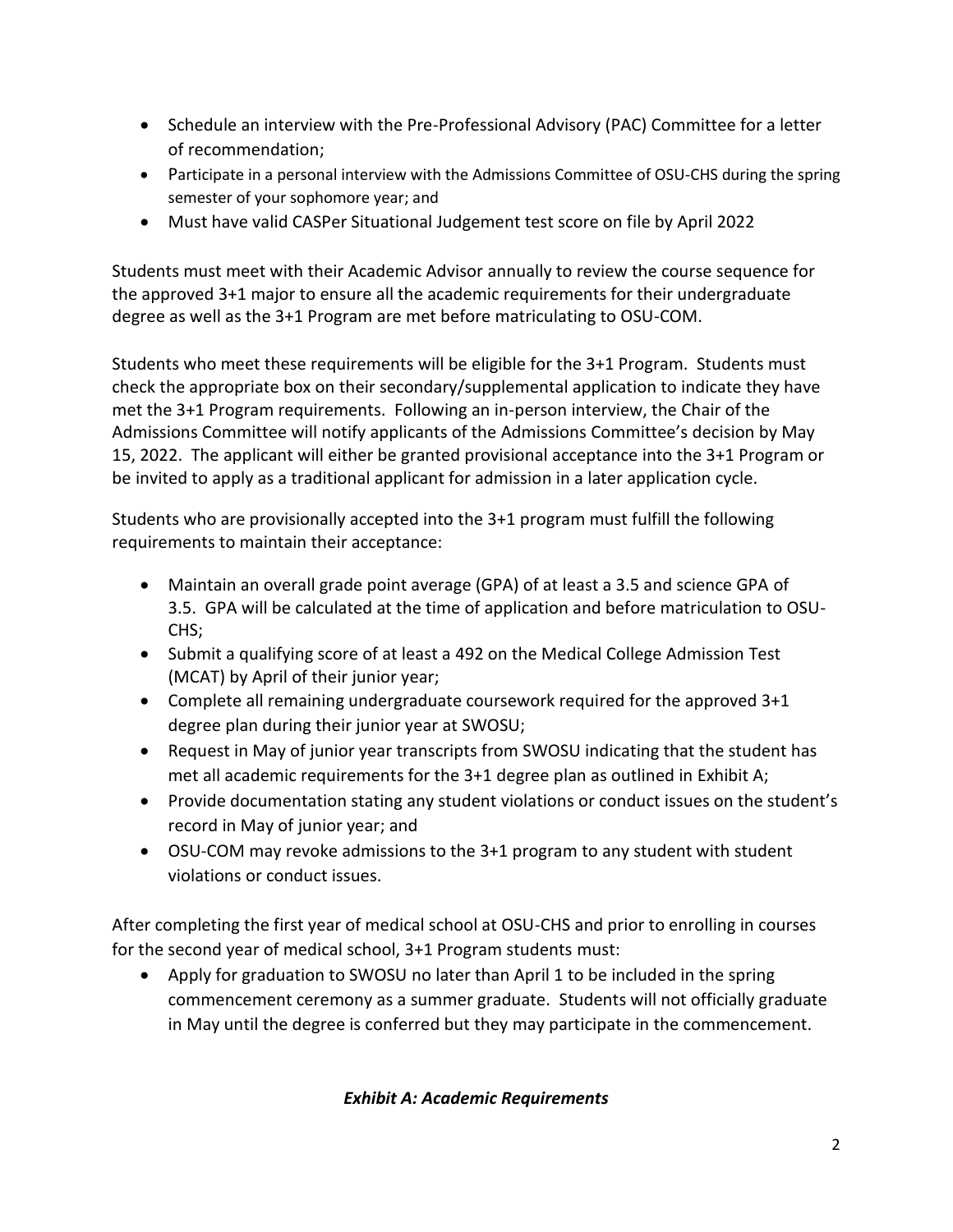To qualify for the 3+1 Program, Oklahoma State University - Center for Health Sciences (OSU-CHS) and Southwestern Oklahoma State University agree that applicants must complete the following academic requirements for program consideration:

Applicants must meet the GENERAL EDUCATION requirements listed in the most recent SWOSU catalog.

The following GE courses are required to be taken by students in the 3 + 1 Program:

- English Composition I and II
- College Algebra or Higher Numbered Math Course
- U.S. History
- American Government and Politics
- Introduction to Humanities or World History or World Cultural Geography
- General Psychology
- Introduction to Sociology
- Computer Proficiency
- GE electives of the student's choice to complete the GE requirements

It is recommended that Psychology and Sociology are taken the sophomore year or the fall semester of the junior year to help prepare for the MCAT.

Students should work closely with their academic advisor to make sure courses are taken in the right sequence.

| <b>Bachelor of Arts in Chemistry with Biochemistry Emphasis</b> |                                |                  |                                 |  |
|-----------------------------------------------------------------|--------------------------------|------------------|---------------------------------|--|
| <b>Freshman Year</b>                                            |                                |                  |                                 |  |
|                                                                 | <b>Fall Semester</b>           |                  | <b>Spring Semester</b>          |  |
| 1051                                                            | <b>SWOSU CONNECT</b>           | 0003             | <b>General Education</b>        |  |
|                                                                 |                                |                  | Requirement                     |  |
| <b>ENGL 1113</b>                                                | <b>English Composition I</b>   | <b>ENGL 1213</b> | <b>English Composition II</b>   |  |
| <b>BIOL 1054</b>                                                | Principles of Biology I & Lab  | <b>BIOL 1254</b> | Principles of Biology II & Lab  |  |
|                                                                 |                                |                  |                                 |  |
| <b>CHEM 1203</b>                                                | <b>General Chemistry I</b>     | <b>CHEM 1303</b> | <b>General Chemistry II</b>     |  |
| <b>CHEM 1252</b>                                                | <b>General Chemistry I Lab</b> | <b>CHEM 1352</b> | <b>General Chemistry II Lab</b> |  |
| <b>MATH 1513</b>                                                | College Algebra                | <b>MATH 3433</b> | <b>Statistics I</b>             |  |
|                                                                 | or                             | or               | or                              |  |
| <b>MATH 1613</b>                                                | <b>Higher Numbered Math</b>    | <b>MATH 3413</b> | <b>Statistical Methods I</b>    |  |
|                                                                 | Course                         |                  |                                 |  |
| 16 Hours                                                        |                                | $15 - 18$ Hours  |                                 |  |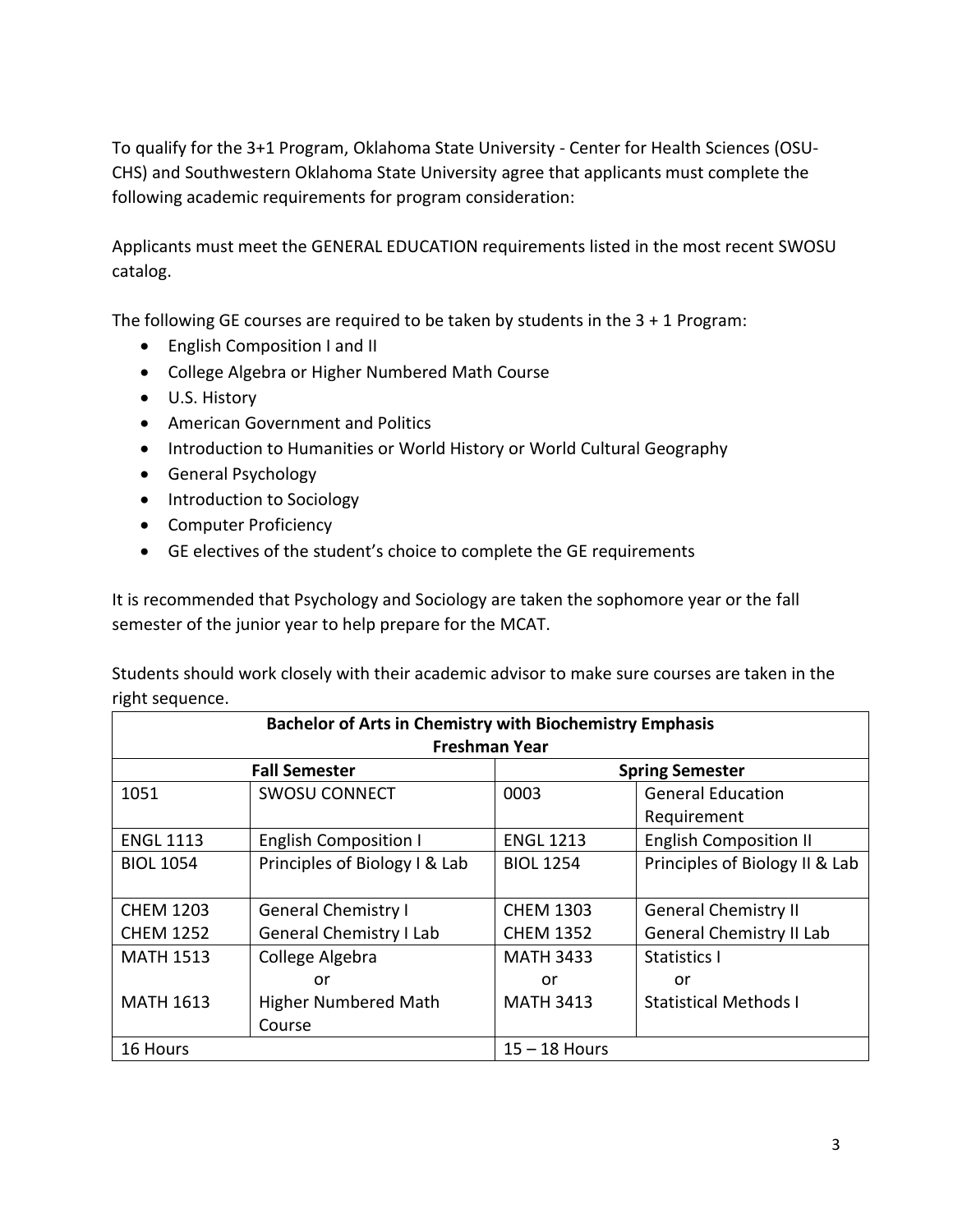## **Summer**

0003 GE Requirement

2<sup>nd</sup> 0003 GE Requirement can be taken here instead of Spring Semester of Freshman year 3-6 Hours

| <b>Sophomore Year</b> |                                |                        |                            |  |
|-----------------------|--------------------------------|------------------------|----------------------------|--|
| <b>Fall Semester</b>  |                                | <b>Spring Semester</b> |                            |  |
| 0003                  | <b>GE Requirement</b>          | 0003                   | <b>GE Requirement</b>      |  |
| <b>CHEM 3015</b>      | Organic Chemistry I & Lab      | <b>CHEM 4015</b>       | Organic Chemistry II & Lab |  |
| <b>CHEM 3124</b>      | Quantitative Analysis & Lab    | <b>BIOL 3704</b>       | Human Anatomy & Lab        |  |
| PHY 1044              | <b>Basic Physics I and Lab</b> | PHY 1054               | Basic Physics II & Lab     |  |
| 16 Hours              |                                | 16 Hours               |                            |  |

| <b>Junior Year</b>   |                            |                        |                                    |
|----------------------|----------------------------|------------------------|------------------------------------|
| <b>Fall Semester</b> |                            | <b>Spring Semester</b> |                                    |
| 0003                 | <b>GE Requirement</b>      | 0003                   | <b>GE Requirement</b>              |
| 0003                 | <b>GE Requirement</b>      | 0003                   | <b>GE Requirement</b>              |
| <b>BIOL 3355</b>     | General Microbiology & Lab | <b>BIOL 3904</b>       | Human Physiology & Lab             |
|                      |                            |                        | or                                 |
|                      |                            | <b>BIOL 4915</b>       | <b>General Comparative Anatomy</b> |
|                      |                            |                        | and Physiology & Lab               |
| <b>CHEM 4124</b>     | Biochemistry & Lab         | <b>BIO 3253</b>        | Genetics                           |
|                      |                            | <b>BIO 3152</b>        | Genetics Lab                       |
|                      |                            |                        | or                                 |
|                      |                            | <b>BIO 3053</b>        | Cell Biology                       |
| <b>CHEM 3901</b>     | Seminar in Chemistry I     | <b>CHEM 2612</b>       | Principles of Lab Safety           |
|                      |                            | <b>CHEM 4901</b>       | Seminar in Chemistry II            |
| 16 Hours             |                            | 16-18 Hours            |                                    |

| <b>Bachelor of Science in Allied Health Sciences</b><br><b>Freshman Year</b> |                                |                  |                                 |  |
|------------------------------------------------------------------------------|--------------------------------|------------------|---------------------------------|--|
| <b>Fall Semester</b><br><b>Spring Semester</b>                               |                                |                  |                                 |  |
| 1051                                                                         | <b>SWOSU CONNECT</b>           | 0003             | <b>GE Requirement</b>           |  |
| <b>ENGL 1113</b>                                                             | <b>English Composition I</b>   | <b>ENGL 1213</b> | <b>English Composition II</b>   |  |
| <b>BIOL 1054</b>                                                             | Principles of Biology I & Lab  | <b>BIOL 1254</b> | Principles of Biology II & Lab  |  |
| <b>CHEM 1203</b>                                                             | <b>General Chemistry I</b>     | <b>CHEM 1303</b> | <b>General Chemistry II</b>     |  |
| <b>CHEM 1252</b>                                                             | <b>General Chemistry I Lab</b> | <b>CHEM 1352</b> | <b>General Chemistry II Lab</b> |  |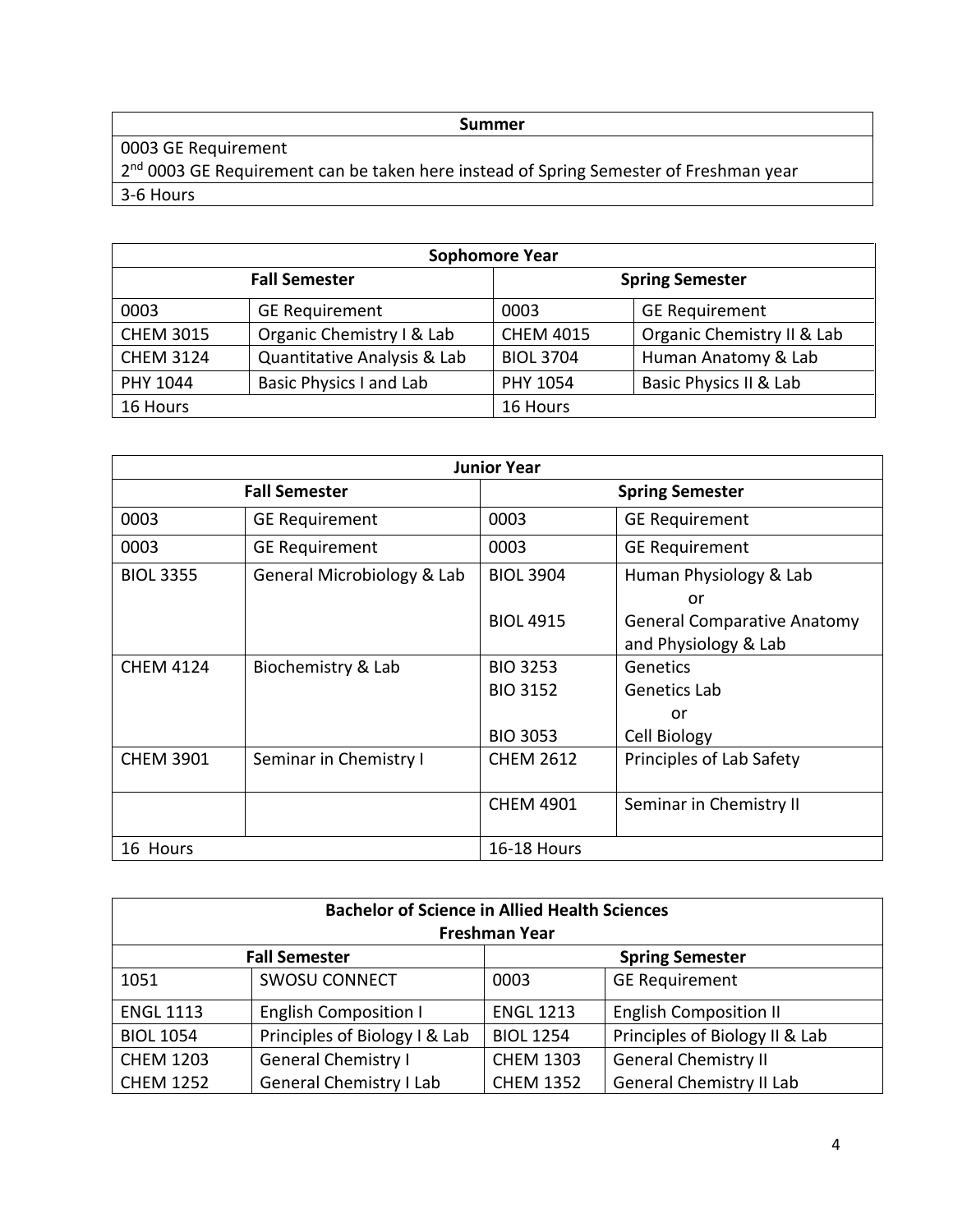| <b>MATH 1513</b> | College Algebra      | <b>ALHLT 3043</b> | <b>Health Statistics</b> |
|------------------|----------------------|-------------------|--------------------------|
|                  | or                   |                   |                          |
| Math 1613        | Higher Numbered Math |                   |                          |
|                  | Course               |                   |                          |
| 16 Hours         |                      | 15 - 18 Hours     |                          |

| Summer                                                                            |
|-----------------------------------------------------------------------------------|
| ALHLT 2453 Medical Terminology                                                    |
| 0003 GE Requirement can be taken here instead of Spring Semester of freshman year |
| 3-6 Hours                                                                         |

| <b>Sophomore Year</b> |                                |                        |                                    |
|-----------------------|--------------------------------|------------------------|------------------------------------|
| <b>Fall Semester</b>  |                                | <b>Spring Semester</b> |                                    |
| 0003                  | <b>GE Requirement</b>          | 0003                   | <b>GE Requirement</b>              |
| <b>CHEM 3013</b>      | <b>Organic Chemistry I</b>     | <b>CHEM 4133</b>       | <b>Organic Chemistry II</b>        |
| <b>CHEM 3111</b>      | <b>Organic Chemistry I Lab</b> | <b>CHEM 3111</b>       | <b>Organic Chemistry II Lab</b>    |
| <b>BIO 3704</b>       | Human Anatomy & Lab            | <b>BIOL 3904</b>       | Human Physiology & Lab             |
|                       |                                |                        | or                                 |
|                       |                                | <b>BIOL 4915</b>       | <b>General Comparative Anatomy</b> |
|                       |                                |                        | and Physiology & Lab               |
| PHY 1044              | Basic Physics I and Lab        | PHY 1054               | Basic Physics II & Lab             |
| 15 Hours              |                                | 15 Hours               |                                    |

| <b>Junior Year</b>   |                       |                        |                            |
|----------------------|-----------------------|------------------------|----------------------------|
| <b>Fall Semester</b> |                       | <b>Spring Semester</b> |                            |
| 0003                 | <b>GE Requirement</b> | 0003                   | <b>GE Requirement</b>      |
| 0003                 | <b>GE Requirement</b> | 0003                   | <b>GE Requirement</b>      |
| 0003                 | <b>GE Requirement</b> | <b>BIOL 3355</b>       | General Microbiology & Lab |
| <b>CHEM 4124</b>     | Biochemistry & Lab    | <b>BIO 3253</b>        | Genetics                   |
|                      |                       | <b>BIO 3152</b>        | Genetics Lab               |
|                      |                       |                        | or                         |
|                      |                       | <b>BIO 3053</b>        | Cell Biology               |
| <b>ALHLT 4093</b>    | Epidemiology          |                        |                            |
| 16 Hours             |                       | <b>14-16 Hours</b>     |                            |

| <b>Bachelor of Science in Public Health</b>    |                      |      |                       |
|------------------------------------------------|----------------------|------|-----------------------|
| Freshman Year                                  |                      |      |                       |
| <b>Fall Semester</b><br><b>Spring Semester</b> |                      |      |                       |
| 1051                                           | <b>SWOSU CONNECT</b> | 0003 | <b>GE Requirement</b> |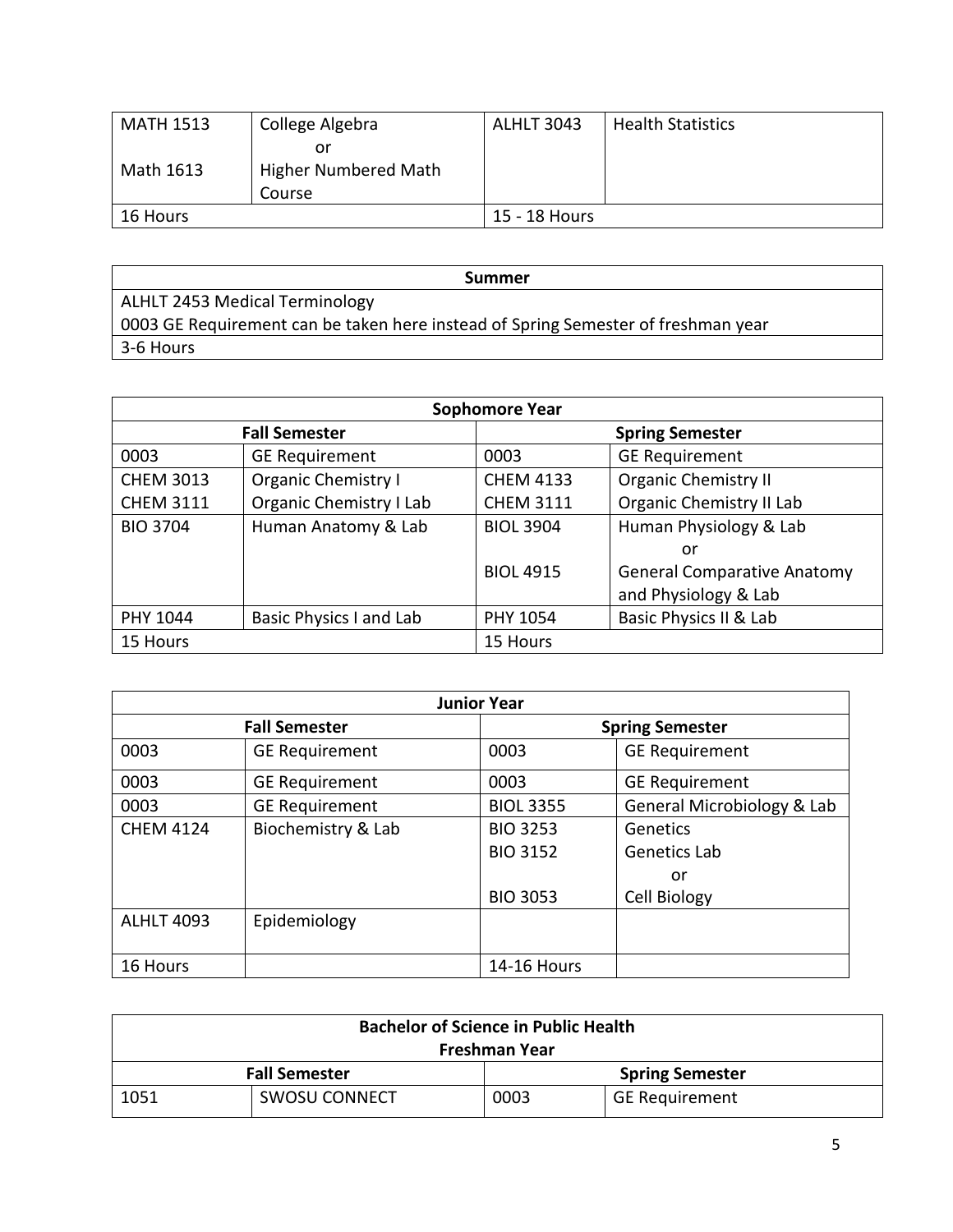| <b>ENGL 1113</b> | <b>English Composition I</b>   | <b>ENGL 1213</b>  | <b>English Composition II</b>   |
|------------------|--------------------------------|-------------------|---------------------------------|
| <b>BIOL 1054</b> | Principles of Biology I & Lab  | <b>BIOL 1254</b>  | Principles of Biology II & Lab  |
| <b>CHEM 1203</b> | <b>General Chemistry I</b>     | <b>CHEM 1303</b>  | <b>General Chemistry II</b>     |
| <b>CHEM 1252</b> | <b>General Chemistry I Lab</b> | <b>CHEM 1352</b>  | <b>General Chemistry II Lab</b> |
| <b>MATH 1513</b> | College Algebra                | <b>ALHLT 3043</b> | <b>Health Statistics</b>        |
|                  | or                             |                   |                                 |
| Math 1613        | <b>Higher Numbered Math</b>    |                   |                                 |
|                  | Course                         |                   |                                 |
| 16 Hours         |                                | 15 - 18 Hours     |                                 |

| Summer                                                                            |
|-----------------------------------------------------------------------------------|
| ALHLT 2453 Medical Terminology                                                    |
| 0003 GE Requirement can be taken here instead of Spring Semester of freshman year |
| 3-6 Hours                                                                         |

| <b>Sophomore Year</b> |                                |                        |                                    |
|-----------------------|--------------------------------|------------------------|------------------------------------|
| <b>Fall Semester</b>  |                                | <b>Spring Semester</b> |                                    |
| 0003                  | <b>GE Requirement</b>          | 0003                   | <b>GE Requirement</b>              |
| <b>CHEM 3013</b>      | <b>Organic Chemistry I</b>     | <b>CHEM 4133</b>       | <b>Organic Chemistry II</b>        |
| <b>CHEM 3111</b>      | <b>Organic Chemistry I Lab</b> | <b>CHEM 3111</b>       | Organic Chemistry II Lab           |
| <b>BIO 3704</b>       | Human Anatomy & Lab            | <b>BIOL 3904</b>       | Human Physiology & Lab             |
|                       |                                |                        | or                                 |
|                       |                                | <b>BIOL 4915</b>       | <b>General Comparative Anatomy</b> |
|                       |                                |                        | and Physiology & Lab               |
| PHY 1044              | Basic Physics I and Lab        | PHY 1054               | Basic Physics II & Lab             |
| 15 Hours              |                                | 15 Hours               |                                    |

| <b>Junior Year</b>   |                       |                        |                            |
|----------------------|-----------------------|------------------------|----------------------------|
| <b>Fall Semester</b> |                       | <b>Spring Semester</b> |                            |
| 0003                 | <b>GE Requirement</b> | 0003                   | <b>GE Requirement</b>      |
| 0003                 | <b>GE Requirement</b> | 0003                   | <b>GE Requirement</b>      |
| 0003                 | <b>GE Requirement</b> | <b>BIOL 3355</b>       | General Microbiology & Lab |
| <b>CHEM 4124</b>     | Biochemistry & Lab    | <b>BIO 3253</b>        | Genetics                   |
|                      |                       | <b>BIO 3152</b>        | Genetics Lab               |
|                      |                       |                        | or                         |
|                      |                       | <b>BIO 3053</b>        | Cell Biology               |
| <b>ALHLT 4093</b>    | Epidemiology          |                        |                            |
| 16 Hours             |                       | <b>14-16 Hours</b>     |                            |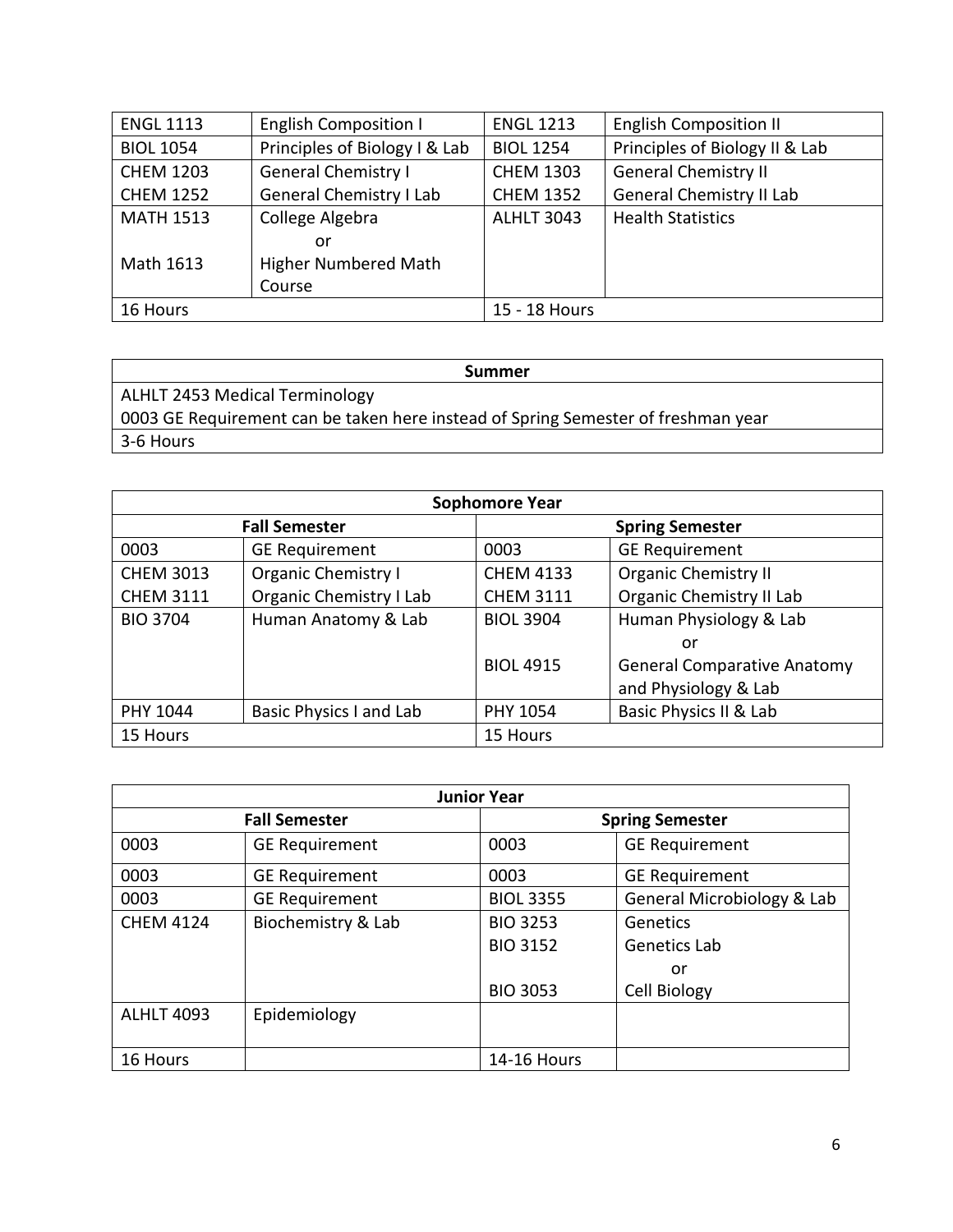| <b>Bachelor of Science in Biology</b> |                                |                        |                                 |
|---------------------------------------|--------------------------------|------------------------|---------------------------------|
| <b>Freshman Year</b>                  |                                |                        |                                 |
| <b>Fall Semester</b>                  |                                | <b>Spring Semester</b> |                                 |
| 1051                                  | <b>SWOSU CONNECT</b>           | 0003                   | <b>GE Requirement</b>           |
| <b>ENGL 1113</b>                      | <b>English Composition I</b>   | <b>ENGL 1213</b>       | <b>English Composition II</b>   |
| <b>BIOL 1054</b>                      | Principles of Biology I & Lab  | <b>BIOL 1254</b>       | Principles of Biology II &      |
|                                       |                                |                        | Lab                             |
| <b>CHEM 1203</b>                      | <b>General Chemistry I</b>     | <b>CHEM 1303</b>       | <b>General Chemistry II</b>     |
| <b>CHEM 1252</b>                      | <b>General Chemistry I Lab</b> | <b>CHEM 1352</b>       | <b>General Chemistry II Lab</b> |
| <b>MATH 1513</b>                      | College Algebra                | <b>MATH 3433</b>       | Statistics I                    |
|                                       | or                             |                        | or                              |
| <b>MATH 1613</b>                      | <b>Higher Numbered Math</b>    | <b>MATH 3413</b>       | <b>Statistical Methods I</b>    |
|                                       | Course                         |                        | or                              |
|                                       |                                | <b>PSYCH 2433</b>      | <b>Psychological Statistics</b> |
| 16 Hours                              |                                | 15 - 18 Hours          |                                 |

| Summer                                                                                            |  |
|---------------------------------------------------------------------------------------------------|--|
| 0003 GE Requirement                                                                               |  |
| 2 <sup>nd</sup> 0003 GE Requirement can be taken here instead of Spring Semester of Freshman year |  |
| 3-6 Hours                                                                                         |  |

| <b>Sophomore Year</b> |                                |                        |                                 |
|-----------------------|--------------------------------|------------------------|---------------------------------|
| <b>Fall Semester</b>  |                                | <b>Spring Semester</b> |                                 |
| 0003                  | <b>GE Requirement</b>          | 0003                   | <b>GE Requirement</b>           |
| <b>CHEM 3013</b>      | <b>Organic Chemistry I</b>     | <b>CHEM 4133</b>       | <b>Organic Chemistry II</b>     |
| <b>CHEM 3111</b>      | <b>Organic Chemistry I Lab</b> | <b>CHEM 3111</b>       | <b>Organic Chemistry II Lab</b> |
| <b>BIO 3053</b>       | <b>Cell Biology</b>            | <b>BIO 3253</b>        | Genetics                        |
|                       |                                | <b>BIO 3152</b>        | Genetics Lab                    |
| PHY 1044              | <b>Basic Physics I and Lab</b> | PHY 1054               | Basic Physics II & Lab          |
| 14 Hours              |                                | 16 Hours               |                                 |

| <b>Junior Year</b>   |                       |                        |                            |
|----------------------|-----------------------|------------------------|----------------------------|
| <b>Fall Semester</b> |                       | <b>Spring Semester</b> |                            |
| 0003                 | <b>GE Requirement</b> | 0003                   | <b>GE Requirement</b>      |
| 0003                 | <b>GE Requirement</b> | 0003                   | <b>GE Requirement</b>      |
| <b>BIO 3283</b>      | Ecology               | <b>BIOL 3355</b>       | General Microbiology & Lab |
| <b>CHEM 4124</b>     | Biochemistry & Lab    | 4901                   | <b>Biological Sciences</b> |
|                      |                       |                        | Capstone                   |
| <b>BIO 3704</b>      | Human Anatomy & Lab   | <b>BIOL 3904</b>       | Human Physiology & Lab     |